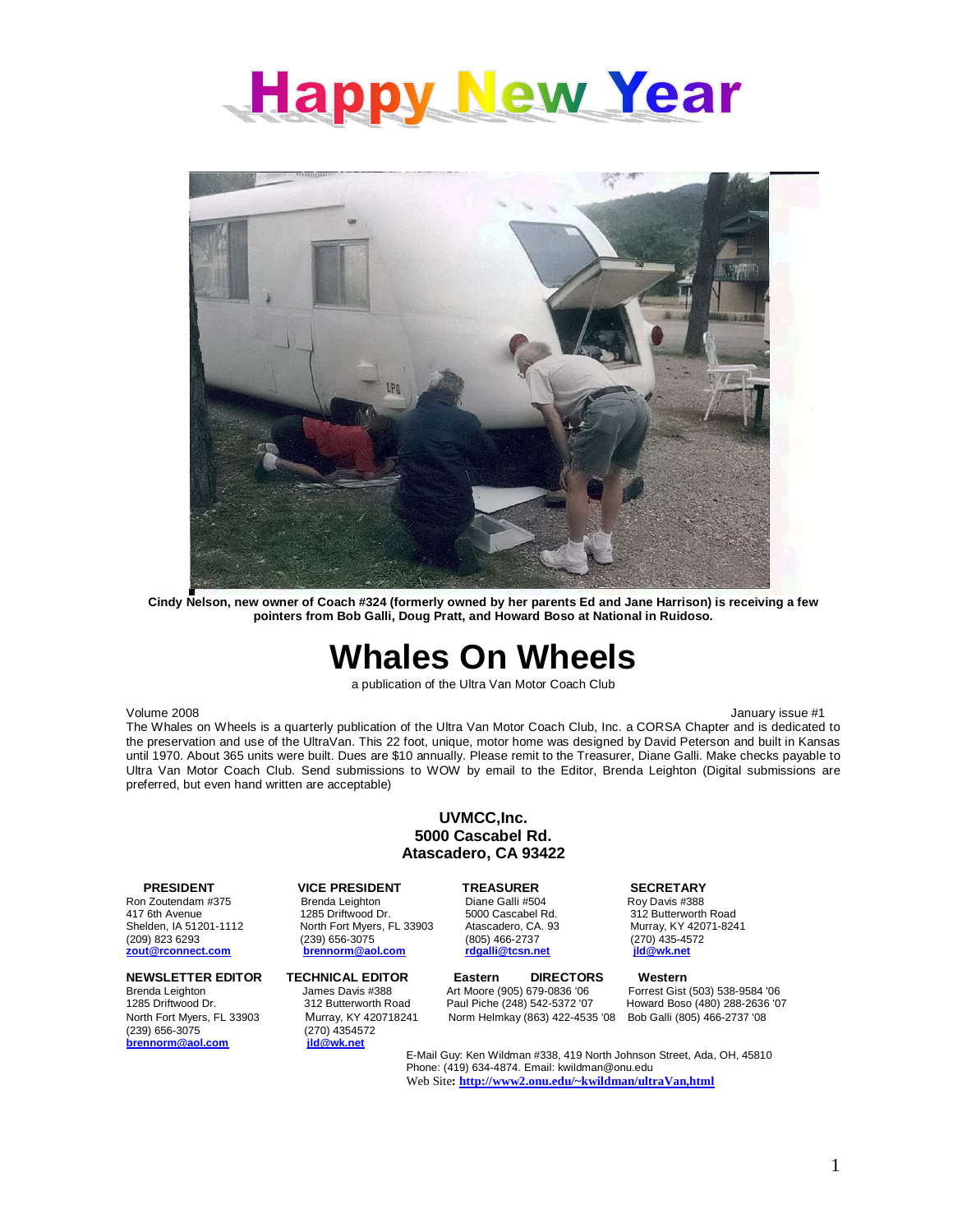### **Index**

| Subject                             |
|-------------------------------------|
| Ultra Van Newsletter Cover          |
| Index<br>Treasurer's Message        |
| <b>Calendar of Events</b>           |
| Prez Sez                            |
| Ultra Vans For Sale                 |
| <b>Western Winter Rally</b>         |
| <b>Eastern Spring Rally</b>         |
| <b>Western Spring Rally</b>         |
| <b>Various CORSA Meets</b>          |
| <b>UVMCC National Rally</b>         |
| A Special Note from your Editor     |
| Beau's Shop Tails for 2007          |
| <b>Tech Tip: Window Replacement</b> |
|                                     |

## **FROM THE TREASURER**

Dues are now due and payable for UVMCC, they will be delinquent January 1, 2008 so get them in now and and don't miss an issue of Whales On Wheels. The cost is now \$10.00 per year.

Make the check payable to UVMCC and send it to me:

Diane Galli Treasurer 5000 Cascabel RD Atascadero,CA 93422-2302

Thanks, Diane

| 2008 Calendar of Events |                                         |        |
|-------------------------|-----------------------------------------|--------|
| February 11-15          | 2008 Winter Western Regional Meet       | Page 5 |
| <b>March 17-20</b>      | 2008 Eastern Spring Rally               | Page 6 |
| <b>March 28-30</b>      | <b>SECC Autocross in St. Augustine</b>  | Page 8 |
| <b>April 24-26</b>      | 2008 Western Spring Rally               | Page 7 |
| <b>April 25-26</b>      | <b>Corvair Springfest in Helen, GA.</b> | Page 8 |
| <b>June 23-27</b>       | <b>CORSA International Convention</b>   | Page 8 |
| September 15-19         | <b>2008 UMVCC National Rally</b>        | Page 9 |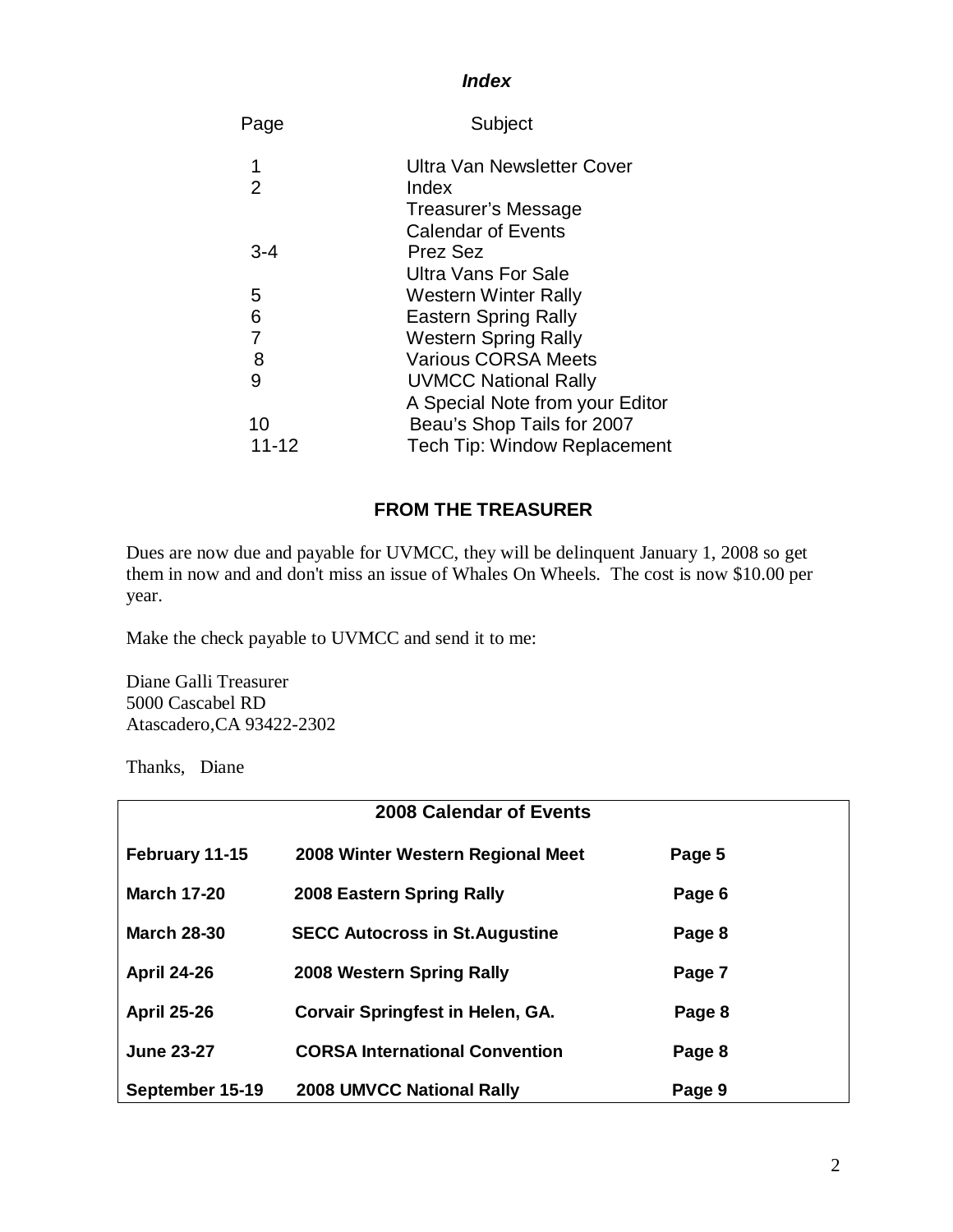December, 2007

"Prez Sez"

Well, if Prez Sez it, I must sound presidential rather than personal. Good for Brenda, who is keeping me on track to get this done! Time flies, and it seems that the energy flies with it. After reading this, you may rename it "Ron's rambling" or (heaven forbid) "Ron's ranting and raving".

First of all, Merry Christmas and a Happy and Blessed New Year to all of you.

It is difficult to be as intense about the UVMCC presidency as it is regarding our local Kiwanis Club. Our (old man's) Kiwanis Club meets weekly and therefore, I am obliged to keep my nose to the grindstone. UVMCC activities are more remote and therefore more "virtual". I am frantically struggling to keep up with all of this "virtuality". I am really pleased by all of the email activity regarding UltraVans (mostly on Yahoo Groups). However, I have trouble keeping up with "who is who" and "what is what". I promise, I will work harder to coordinate the various websites which feature Ultras.

I encourage all of you to subscribe to [ULTRAVAN@YAHOOGROUPS.COM](mailto:ULTRAVAN@YAHOOGROUPS.COM) (you can easily hit the delete button when you get stuff of no interest to you) and also access any or all of the following Websites

I guess Graham Dell's photo website is still active as well as the UVMCC web page. In addition, Betsy Senn has added a website.

[:HTTP://www2.onu/~kwildman/ultravan.](http://www2.onu/kwildman/ultravan.HTML) <http://ultra-van.tripod.com/> <http://community.webshots.com/user/orca292>

I realize that all this "computer talk" does nothing for those who are not "on line"…..SO READ W.O.W cover to cover AND be sure to attend the winter rallies (noted elsewhere in this publication will be two western rallies and one in Florida). I promise to get to more of the winter rallies next year when I am relieved of a couple other activities. Looking forward to seeing as many of you as possible at the National September 15 to 19 in Nebraska City, NE

Regarding the upcoming National Rally, Martha and I picked N. City, because it is close enough to us, that we can make several trips and personally make most of the arrangements! It may not be of the quality of the Amana, nor of the Pella rally, but WE WILL TRY! Some of the pitfalls of the location are: 1. space, 2. transportation, 3. Apple festival follows our dates immediately. We have plans to address ALL of these concerns (Tent, Bus, and Early Reservations!)

Martha and I have had a very good and busy fall (I remind myself and others that it takes less and less to keep us busy). We have been trotting around keeping up with grandchildren's athletic activities.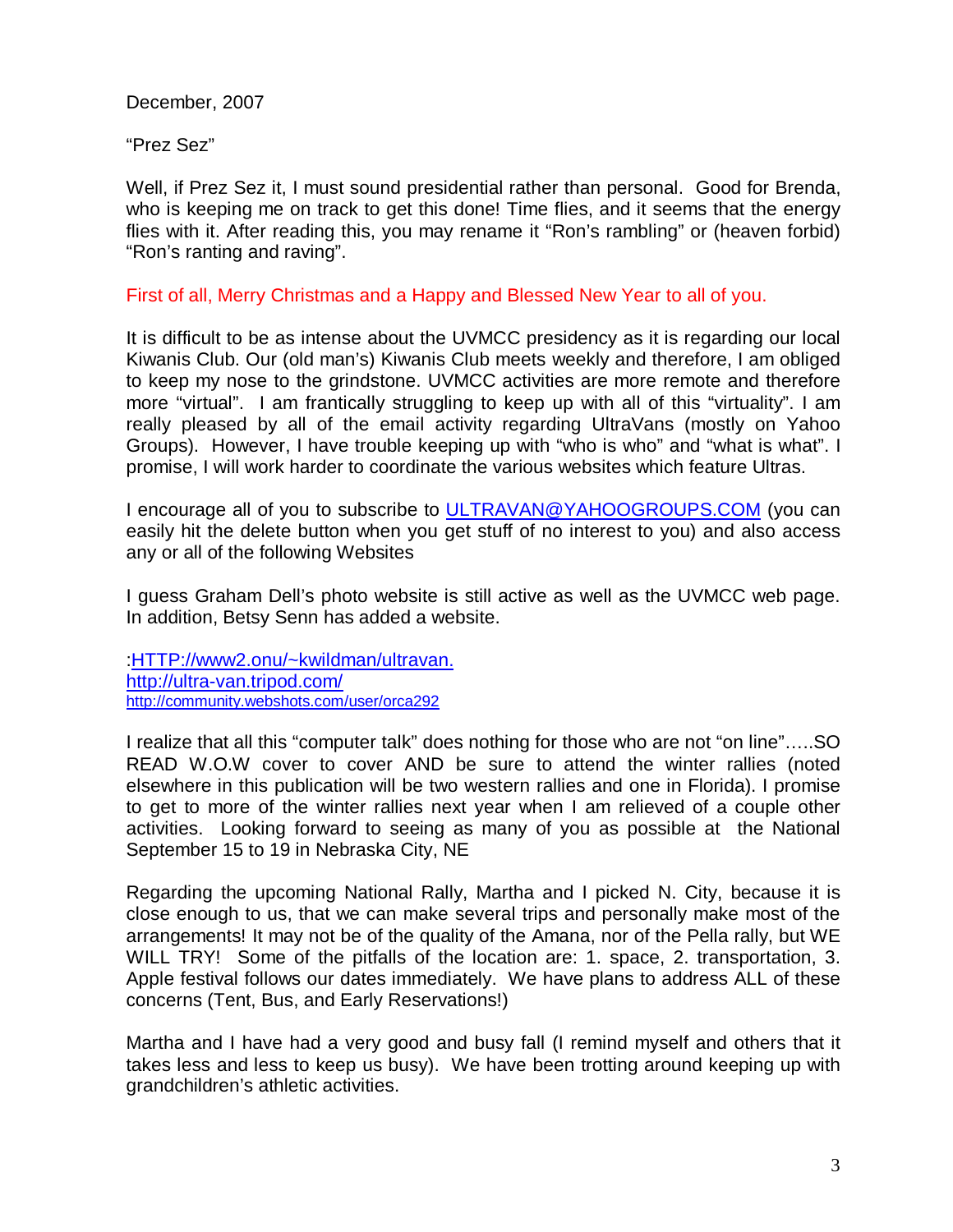Ultra # 275 (as also it's sibling, the Mallard) has (have) been put on mothballs for the season. That, of course is the disadvantage of being Midwesterners. If it were not for some other responsibilities, we would again try to escape winter but it is "not to be" this year. My Kiwanis Presidential duties are constraining us. Our remorse is a bit ameliorated by the fact that we will see grandson, Josh wrestle more, as well as twin granddaughters playing volleyball (they play AAU volleyball all winter and spring).

Again, read this W.O.W. for the details on the rallies, and the websites!

Thanks, Your fellow, UltraVanner, Ron Zoutendam

# **Ultra Vans For Sale**

**#2019 This unit is for sale. It is in very good running condition. It**  has new air conditioner, rug, mattresses like the astronauts use, refrigerator with big freezer two doors. MANY OTHER ITEMS that I can't tell you about as I'm no mechanic. Asking \$l5,000.00 or best offer. **Ruth Harvey , 7685 64th St. , Pinellas Park, Florida tel. 727)5413433** 



**#291, is located in the San Diego area. It has a 110 engine with about 58,000 original**  miles on it. There are many extra parts included. There are other extra's, such as a TV and a microwave. I am asking \$5,500.00for the entirety, FOB San Diego. **Frank Y. Hinkle 3918 Nereis Drive La Mesa, CA 91941 PH: 16194601920** 

**#401 is for sale:** 110 hp with power glide transmission. This unit runs great and has had recent brake work. And it sports 4 brand new Kohmu tires. This coach was featured in the "Ultra Van" issue of the February '93 Corsa Communique. \$7000 or best offer. Must sell. Please call for details and pictures: 210-494-2470. Ask for Ron Scott.

**#236. Motor was rebuilt by Jim Craig and has less than 1000 miles on it. The motor was also** LOWERED IN THE ENGINE BAY FOR BETTER ALIGNMENT. The paint is in fair condition on the metal parts, but shows cracking in the gelcoat areas. The brakes are in good condition. The upper spring mounts have been upgraded to I-beams. Overall this Ultra is in excellent mechanical condition. The upholstery and carpet have been removed from the inside as well as some of the paneling. All of the original paneling is available and can be reinstalled. The cabinets are in average condition. This Ultra has no been used in many years so the condition of the plumbing is unknown. I am putting it up for sale in as as is condition for \$4800.00. I have a clear title and it is currently registered in CA. If it doesn't sell at this price I will finish the interior work and be asking a higher price. Please give me a call if you have any questions 209-742-7469 home. 510-909-3435 cell.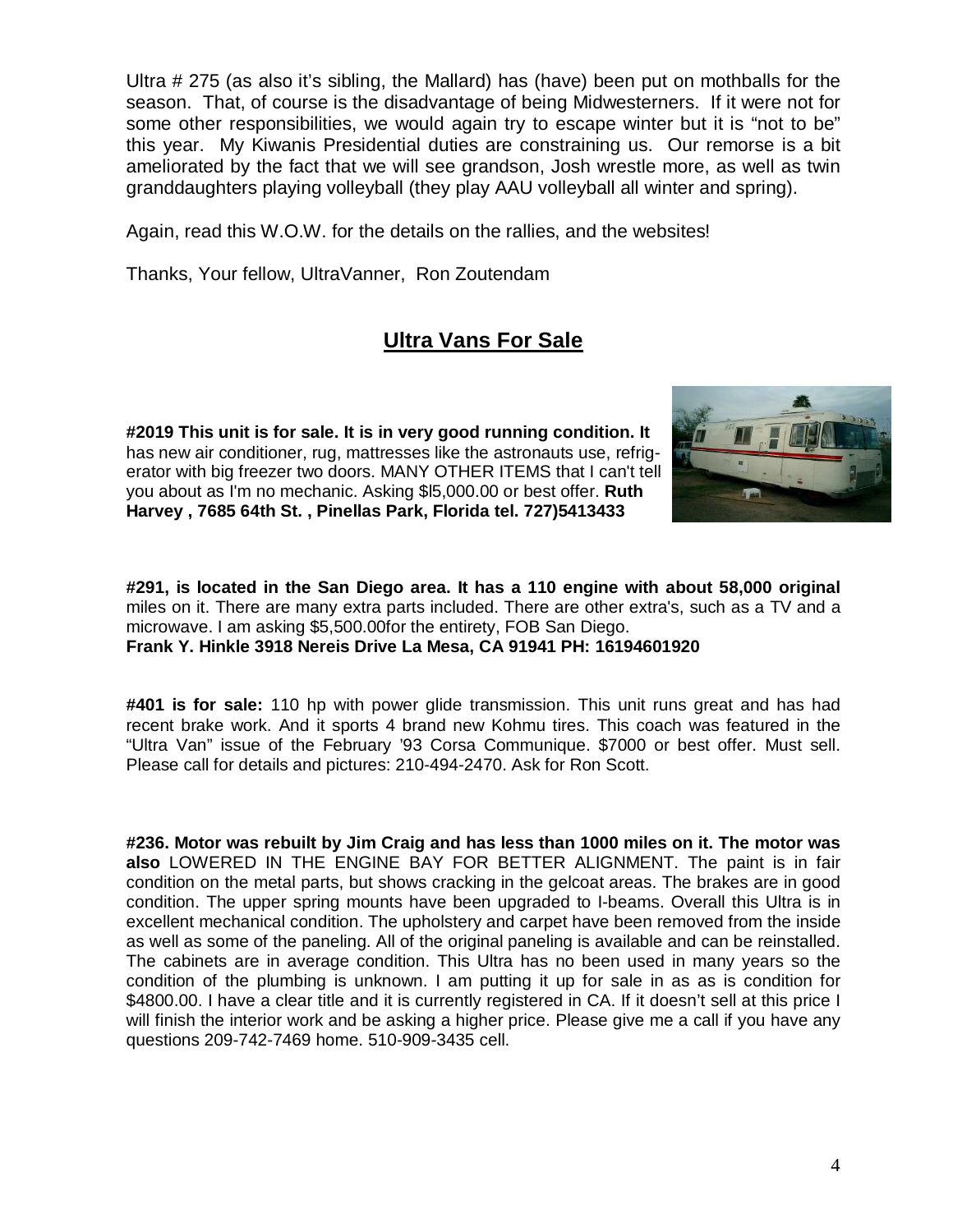Winter Western Regional Meet 2008

*Hosts: Howard & Marsha Boso 1536 West Roundup Street Apache Junction, Arizona 85220 Phone (480)288-2636 Cell Phone (480)518-4103 E-Mail Hamboso@juno.com Dates February 11 - February 15, 2008* 

*Come join us for fun in the sun. Enjoy good fellowship, fun & food. Plenty of parking, electricity & water available. No sewage dump (come with empty tanks). Local interests include shopping, great restaurants, dinner theater & old western town. Welcome barbeque will be given on the second night (Feb. 12th at 5:30PM).* 

*Directions: Exit Freeway I-10 going east on I-60. Exit I-60 at Ironwood exit and head north going past Southern, Broadway & Superstition Boulevard. Still heading north turn right on second street on east side(Ironwood). We are the second house on the north side of the street. Watch for signs.*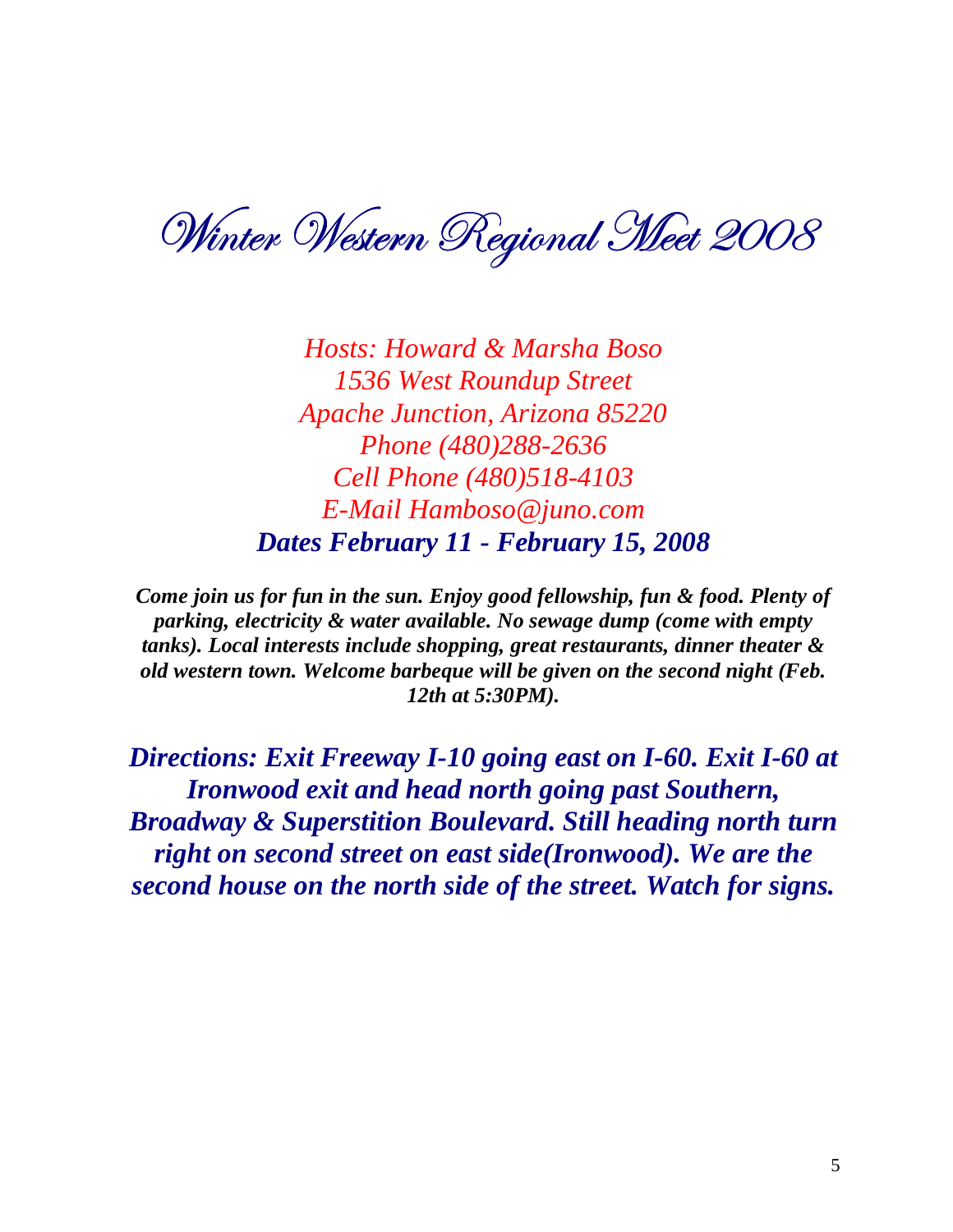# **Ultra Van Motor Coach Club 2008 Eastern Spring Rally March 17-20**

**At** 

**Sertoma Youth Ranch 85 Myers Road Brooksville, Florida Near Dade City, Florida** 

**Come one! Come all! Let's celebrate together! See Web Page at [www.sertomayouthranch.com/](http://www.sertomayouthranch.com/)**

**Hosts: The Helmkays and the Standals** 

**Please come and enjoy this peaceful area of Florida. RV spaces have been reserved. The cost per hookup is \$15.00 per day. Besides our usual potluck, there will be a catered dinner. There have almost all amenities. (Sorry no laundry facilities)** 

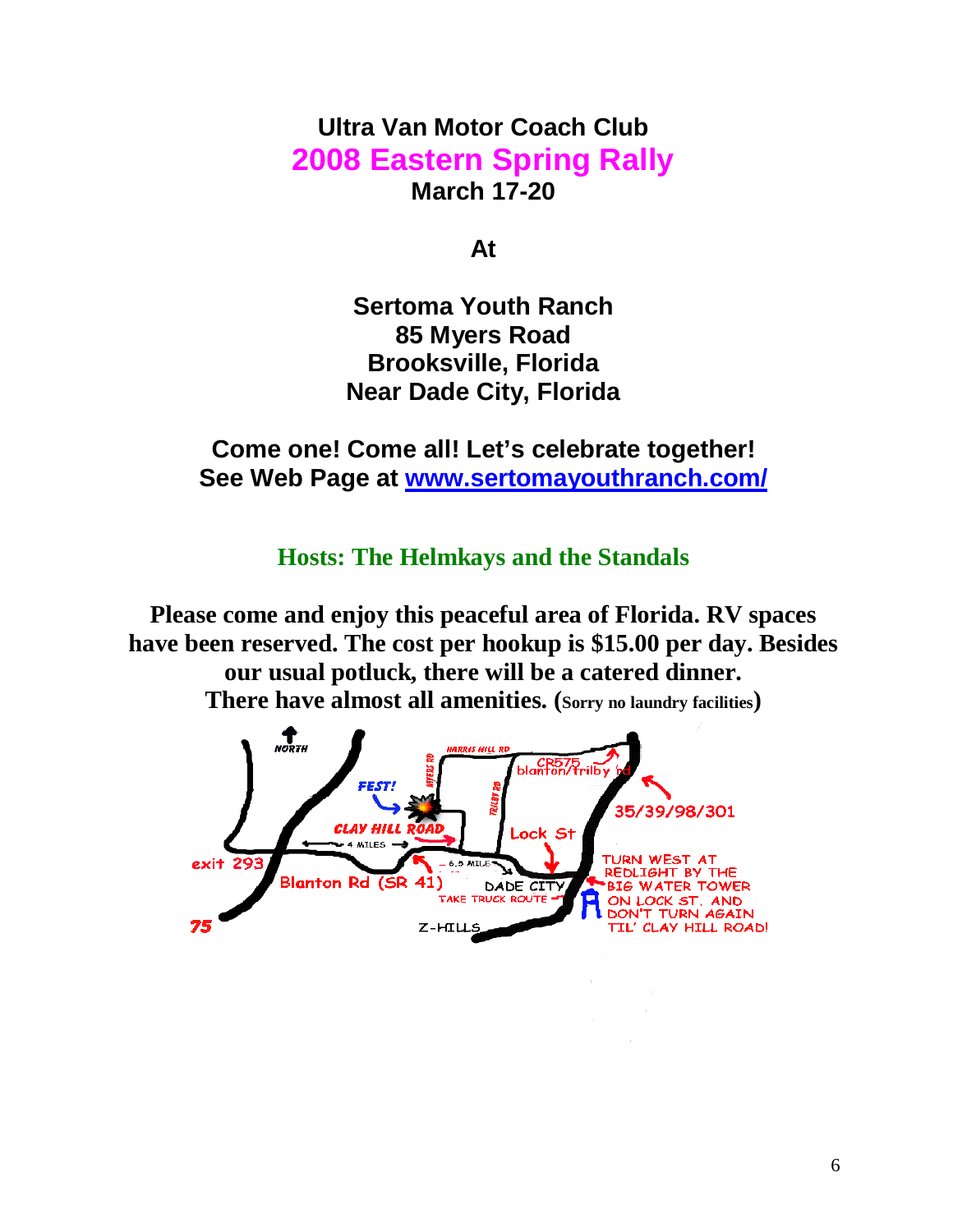**2008 Western Spring Rally Details** 

**Twin Lakes RV Park 46200 Twin Lakes Dr. Newberry Springs, CA 92365 USA** 

**Phone: (760) 257-3377** 



**Directions: From West I-40 take Ft. Cady/Newberry Springs Exit (left). Then turn right onto National Trails Hwy. and go 3 miles to Newberry Rd. Turn right onto Newberry Road and go six miles to Twin Lakes Drive. Turn right onto Twin Lakes Drive and go ½ mile to Twin Lakes RV Park.** 

**From East I-40 take Newberry Springs/Route 66 Exit (right) to National Trails Hwy. and go 1 ¼ miles to Newberry Rd. Turn left onto Newberry Road and go six miles to Twin Lakes Drive. Turn right onto Twin Lakes Drive and go ½ mile to Twin Lakes RV Park.** 

**From I-15, take Harvard Road exit south to Newberry Road, turn left onto Twin Lakes Drive. Go ½ mile down Twin Lakes Drive to Twin Lakes RV Park.** 

**Western Spring Rally** 

 **Where: Twin Lakes RV Park, Newberry Springs, CA When: April 24-26, 2008** 

 **When you call, tell them this for the Ultra Van Rally. One potluck dinner for sure.** 

 **Dan and Betty Reinhardt are the hosts, PH: 623-846-6920** 

**Come and Enjoy the Fun and Fellowship**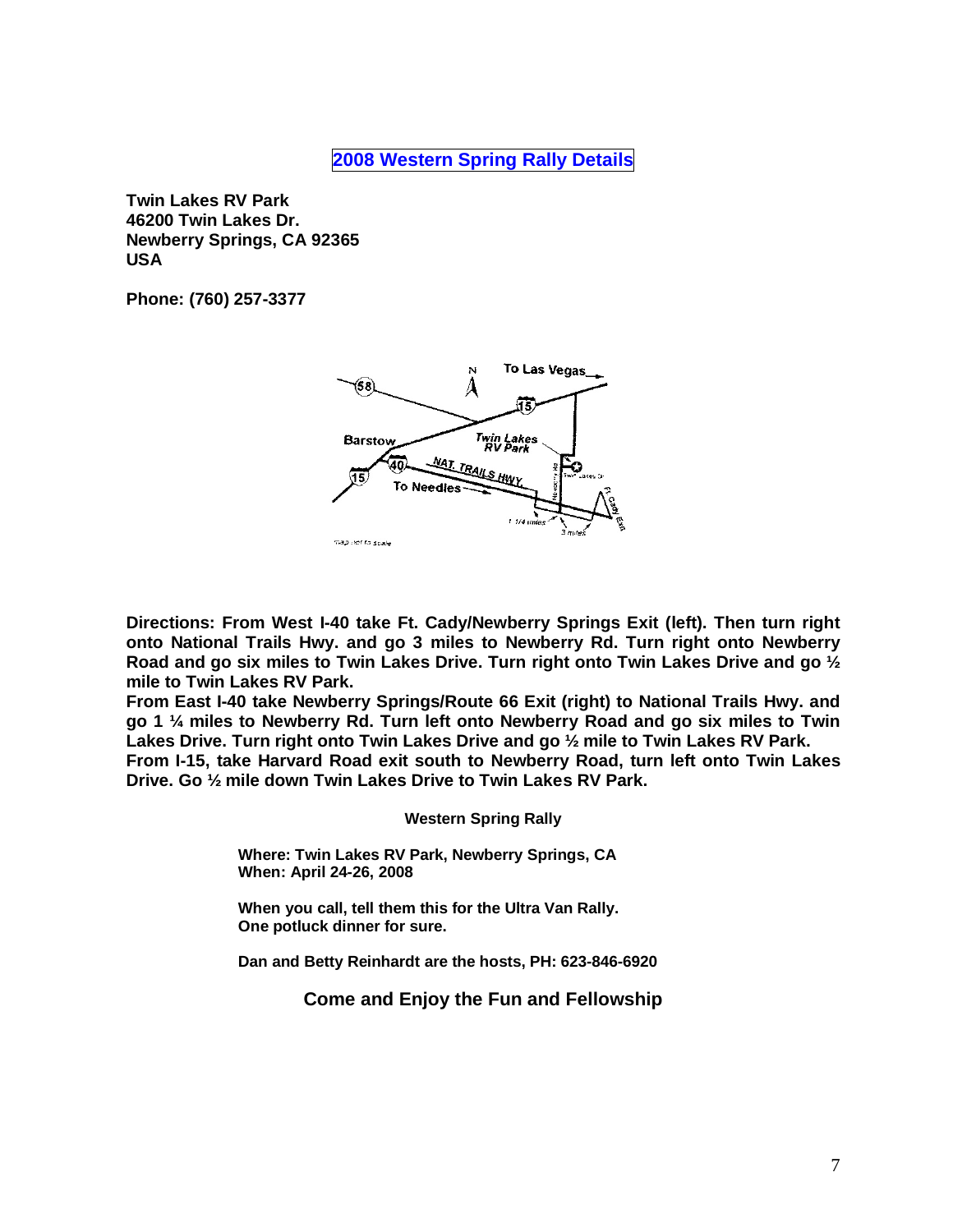### **Corvair Events**

**Dates: March 28-30, 2008 Event: SECC Autocross in Saint Augustine, FL Hosted by: South East Corvair Council Description: Enjoy two full days of racing at its best. Specially designed courses by "Fast Eddie" Meadows. This is the facility that will be used during the 2009 Jacksonville convention. RV camping allowed on site. Contact: Sarah Beltrami Phone: 386-615-0072** 

**Dates: April 25-26, 2008 Event: Springfest in Helen GA Hosted by: Corvair Atlanta & Heart of Georgia Corvairs Contact: Lillian Law Phone: 229-883-4123** 

**Dates: June 23-27, 2008 Event: CORSA International in Ventura, CA Hosted by: CORSA West of Los Angeles (See letter below)** 

### **Below is an e-mail that Diane Galli received from John Medley. Please read it and if you are interested, contact Diane by phone or e-mail. 805-466-2737 or [rdgalli@tcsn.net](mailto:rdgalli@tcsn.net)**

I am John Medley, Chairman of the 2008 CORSA National Convention in Ventura California. I would like to personally invite your group, and all UltraVans to attend the convention in June 2008. There is an area at the fairgrounds which is, I would say, about 50 feet from the main door of our building at the fairgrounds, and in between the building, parking area and car show area that we will use during the entire week. This grassy area is set up with full RV hookups (I am not sure UltraVans can even use full hookups), but I had an idea that it would be a great place for all the UltraVans to park for the week. I want to reserve this area exclusively for UltraVans, if I can get enough to justify doing that. There are other slightly less centrally located areas for the regular RVs, but there are few or no hookups (Dry camping). The fairgrounds will charge for these parking spots but the rate is supposedly very competitive with those of local RV sites, so you can't get a better deal if you come to the convention.

The area I would like to reserve for UltraVans will also serve as the Car Show location for the UltraVans on Tuesday during the Concours d'Elegance and People's Choice Car Show since it is right next to the car display area…you would not even have to move to show!

Due to events scheduled at the fairgrounds on Sunday before our Monday thru Friday convention we will unfortunately not be able to enter the fairgrounds before Monday morning June 23. We have to be cleaned up and gone by Saturday morning June 28. If anyone would like to stay in the area longer other RV/parking sites would need to be arranged for those days by your members. We will try to have a comprehensive list of possibilities made available for that.

Remember the Convention location is literally AT THE BEACH in Ventura California. Yes you will hear waves at night.

In short, Can you poll your members and determine is there is interest in coming to the Convention in 2008? I would like to know if I can make this UltraVan area a reality in time to make it an option on the CORSA registration form which is going to be made available in maybe February (I hope?). That means I would need to have a good feel about it in January at the latest.

Thanks, John Medley 2008 CORSA International Convention Chairman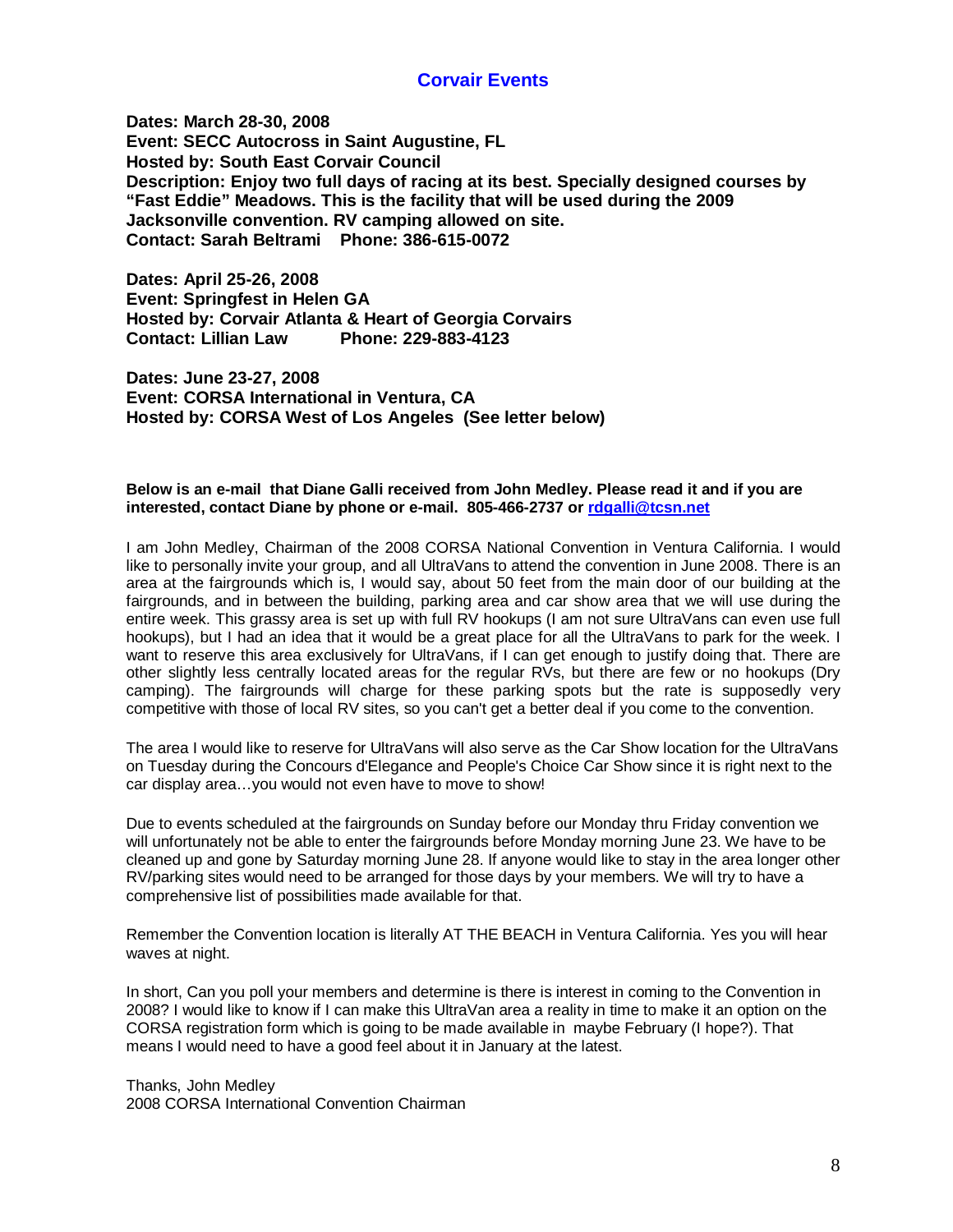# **!!2008 UVMCC NATIONAL RALLY!!**

Will be held at Victorian Acres Campgound at Nebraska City, NE. This is 40 miles south of Omaha, NE about 7 miles off of I-29

## **Dates: Sept 15-19, 2008. Hosted by Dr. Ron and Martha Zoutendam**

.

Nebraska City is the home of Arbor Day, and also hosts an annual APPLE JACK FESTIVAL immediately after our rally dates.

Reservations have been made for Sept 15-19, but If you wish to stay for the Apple Jack Festival, please make additional reservations (on your own) for the weekend following Sept 20-21) Contact:



A Special Note from Your Editor…………………………………………

From sunny Florida I send to all of you, Best Wishes for a Great New Year! And I would like to thank Jim Isbell for the grand job he has done as past newsletter editor. He was extremely helpful in the transition from one editor to the next. Thanks Again, Jim. There were a couple of others who volunteered their assistance if I need it. I thank you all.

I want this newsletter to be YOUR newsletter. Do not be afraid to tell me what you think you would like this newsletter to contain if it is not up to your standards or not giving you the right information you need from the UMVCC as a club.

In addition to the Ultras For Sale, we could have a section for those extra Corvair or Ultra parts you either need to buy or want to sell. Maybe you would like a little humor in your newsletter. If you would like to share a favorite Ultra Van joke or funny story, this would make for great reading. Pictures are also welcome.

Awaiting your comments, Brenda Leighton 239-656-3075 [brennorm@aol.com](mailto:brennorm@aol.com)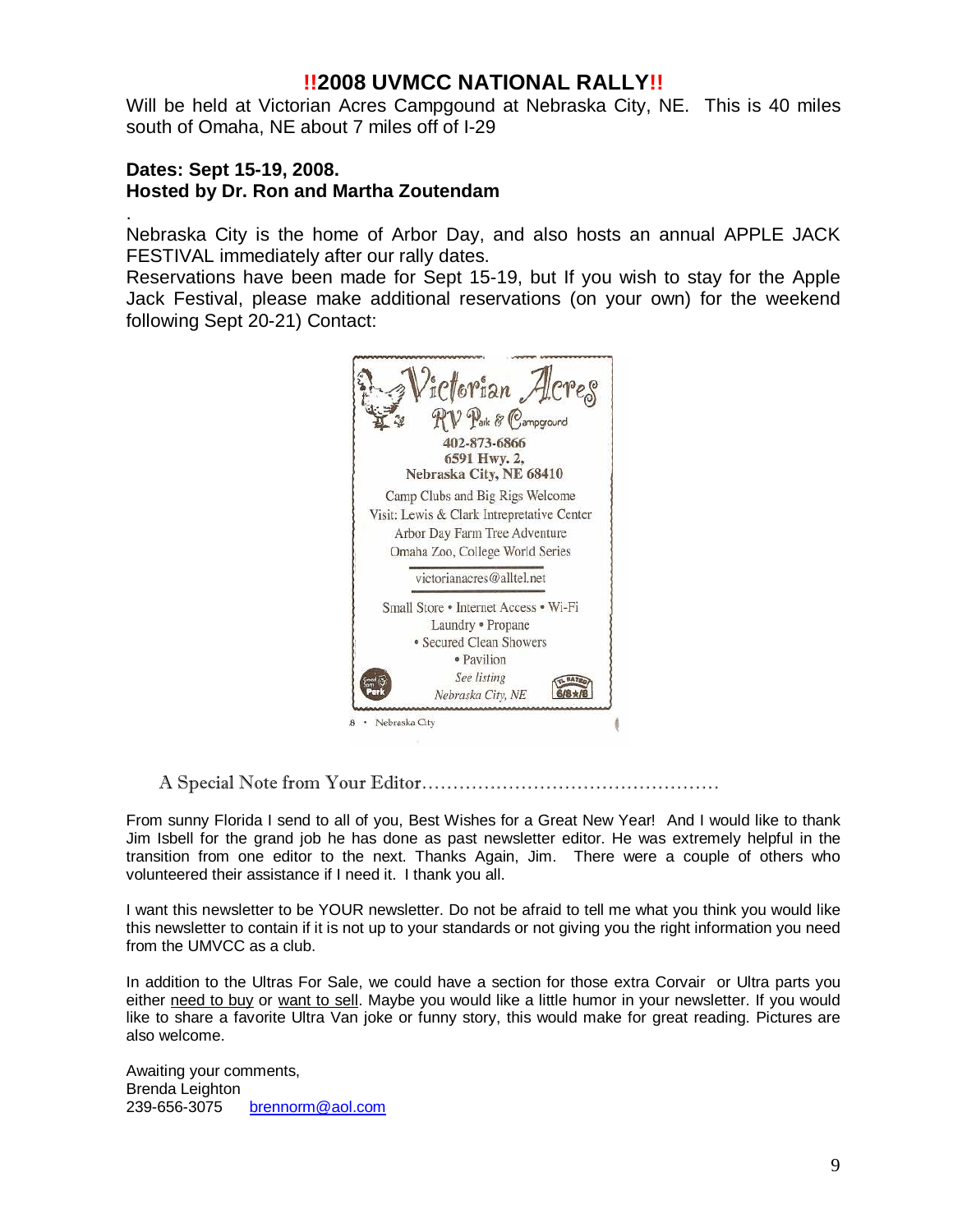### **BEAU'S SHOP TAILS - 2007**

By Jim Davis

 First up was to drop the drive train and install the four spider carrier in the differential. Certainly it is not required for normal Ultra Van use but it could be a safety factor on wet or dirt roads, especially with high torque engines. While I was in the differential, I replaced all the seals and the rear pinion bearing. The race of the rear pinion bearing had begun to gray, so to be on the safe side I replaced it. The ring gear and pinion looked good with a perfect pattern. As is my custom, I cleaned and repacked the universal joints. For the first time in seven years, none needed replacing. I cleaned and repacked the rear wheel bearings and replaced the outer grease seals as they showed quite a bit of wear. While I had the backing plates off the hubs, I drilled out and reamed the rear wheel cylinders to 1 inch in diameter (stock is 15/16"). This adds another 14% in area to the pistons giving that more force to apply the brake shoes. Corvair FC's have rear wheel cylinders with 1 inch pistons so that is what I used. Corvair car wheel cylinders are unique so I could not replace the Ultra Van's wheel cylinders with the FC wheel cylinders

 Last spring I installed Wilwood 12.29 inch disk brakes on the front of the coach. The disk brake kit came with a new aluminum wheel center with  $\frac{1}{2} \times 20$  wheel studs. I decided to drill and install the same type of wheel studs in the rear hubs. I set up the hubs on the drill press fixture and drilled them to 5/8 inch and then reamed them to the required 0.675 diameter to receive the ½ -20 studs with a 0.682 knurl. The studs pressed-in easily. I have always thought the short (1 inch), small 7/16 x 24 studs were marginal at best for the Ultra Van application. Several years ago I replaced the rear wheel studs with longer (1.5 inch) ones, but these larger and longer wheel studs are the modification I should have originally done.

Engine rebuild time. The 140 had been running flawlessly but it was beginning to show signs of excessive blow by (smelly on long descents - very oily air filter - oil consumption of a quart every 600 miles). I was surprised to find six broken top piston rings. They were broken exactly in half. This is a normally a sign of detonation, but with the Safeguard, it shouldn't happen. Two of the forged pistons had the top ring land damaged from the fluttering, top piston rings and had to be replaced. The cylinder barrels were checked for roundness and taper; then honed with a 320 grit wet stone. The new pistons were balanced using the old piston weights and installed in the #3 and #5 cylinder with new moly rings. The rest of the old pistons got new rings also, after they were cleaned and checked. Although I have had the heads off this engine twice in five years, this is the first time I have pulled the pistons out of the cylinder barrels in 70,000 miles. The crank and bearings were reused as there was no scuffing or wear (the bearings were replaced when I replaced the cam gear two winters ago). The bearings were clean and showed no foreign material embedment. New lifters from the Source completed the new parts . The heads were cleaned and reused.

After much research, I decided to try using a 1961 Corvair 24 fin fan and top shroud replacing the 1968 magnesium fan and top shroud. This fan is supposedly more efficient at higher rpms. It is made from steel and quite heavy (lots of inertia). I decided to continue to use the larger (65-69 ) fan bearing and engine top cover, so it was necessary to chuck the fan up in a lathe and open up the bearing wheel center hole. The 61 style shroud fits this fan much better than the later shrouds fit their fans (64-69) so there should be less air reversion. Check back next year to see how this experiment went.

 I have been troubled with small leaks around the aluminum valve covers and aluminum oil pan since I have owned the coach. This year I installed studs (ARP 434- 7609) instead of usual bolts. The studs have corse threads into the block and heads and fine threads for the nuts; thus, allowing for better control of the torque. I am hoping my engine cleanliness will meet with Walt's approval this year.

After five years struggling to make the Audiovox cruise control work properly, I removed it and installed one marketed by Dakota Digital. Boy is it simple to install. The speed sensor goes in the speedometer cable. Well almost. It turns out there isn't enough room for the speed sensor plus the ratio adapter behind the 1968 Impala dash. Rather than cut out the windshield support, I elected to get a 20" extension cable. Advance Auto carries them for \$10.50. This places the speed sensor just below the left wiper motor, making it necessary to shorten the existing speedometer cable by 22 inches. There is a lots of room down there beside the wiring harness. The power pack is all electric (looks like a windshield wiper motor) so it is tucked under the front floor board, beside the throttle cable, and connected to the throttle cable at the throttle cross rod. I use a enclosed pushpull throttle cable so attaching to the stock pull throttle cable is not an option. The supplied wiring harness ties speed sensor, brake light switch, and the control switches together. As of now the cruise control does not work. I am hopeful that with some electrical trouble shooting I can get it to work.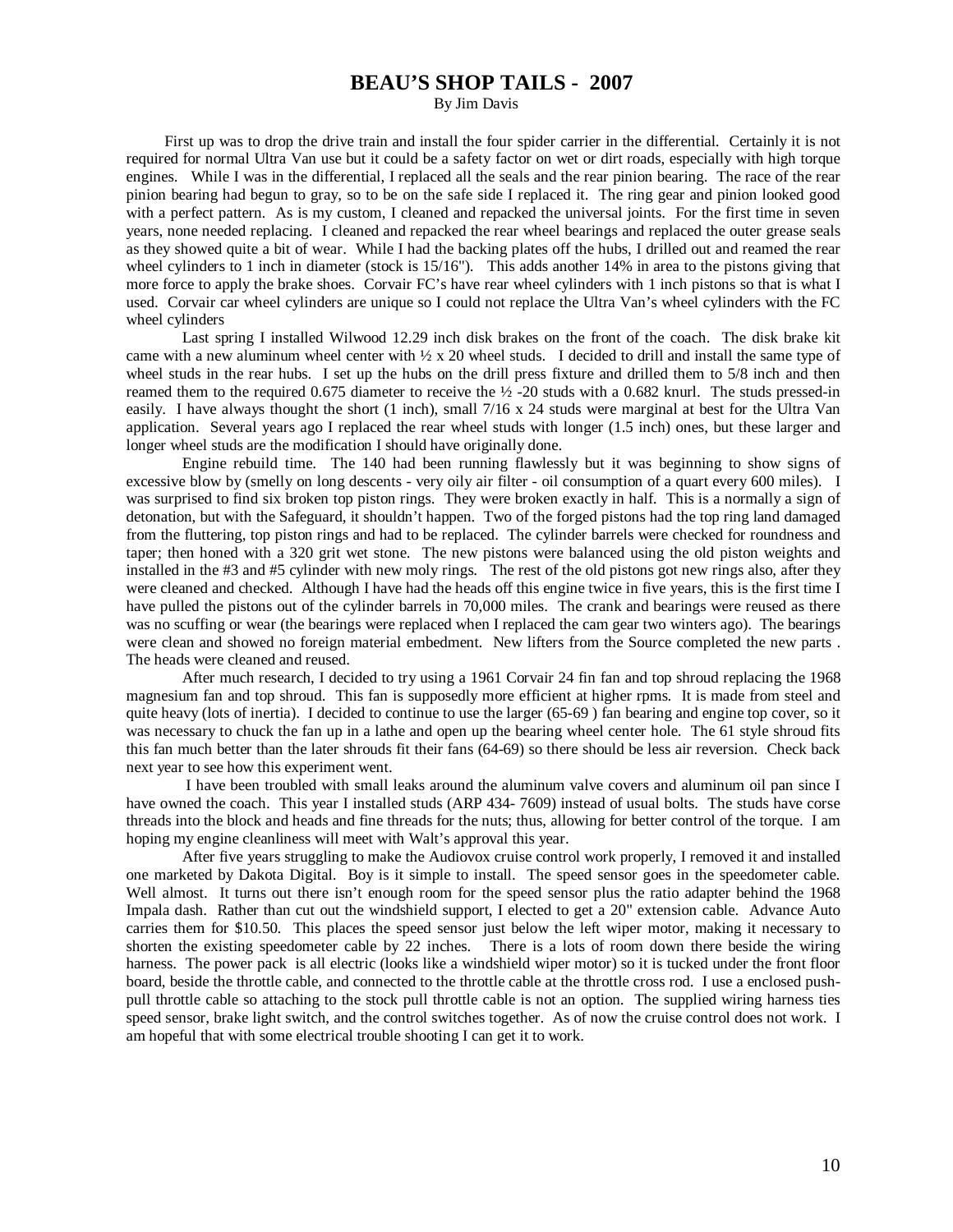# **TECH TIP: 2008 -1 SUBJECT: Windshield Replacement UV MANUAL: 2-2 AUTHOR: Norm Standal #480**

 With the following procedure, it is fairly easy for a handyman type person and a helper to do a good job of replacing the front three piece Ultra windshield. The two curved right and left windows originally used in the 53 to 62 GM Step Vans, W575 right, and W576 left, are now manufactured in Peru by Auto Glass Products. The tooling for these windows is owned by Iowa Glass Co. in Cedar Rapids, Iowa. If you call them at 1 800 747-5402 and ask for Rick Peek at Ext. 5239 (their classic glass specialist) and tell him you are a member of the ULTRA VAN MOTOR COACH CLUB, he will sell them to you at their wholesale price (In 2005 cost was \$395.00 each + tax if picked up). The windows are etched in the lower outside corner "Chevrolet AGP Genuine Auto Glass Laminated Tinted ASI1DOT117" (Green tint). They recommend the windows not be cut. The edges of the windows can be coated with epoxy resin and/or silicon.

 The weather stripping (which looks just like the original) can be bought from J. C. Whitney #MH810076. It takes two rolls.

 With these supplies on hand, the next step is to make sure the window opening in the Ultra fits the window glass. Do Not Assume it will fit!! As lots of things can change in the 40 years since the Ultras were built. To do this, we temporarily place each glass in its opening to make sure the fit is the best possible. To hold the glass in place, use four H shaped wooden rests. The verticals of the H's are about 1¼ " high, 1" wide and 3/16" thick. The horizontal of the H is slightly higher than the stripping web or about  $\frac{1}{4}$ , the width is a loose fit over the glass or  $\frac{1}{4}$ , the length is 1" to match the width of the verticals. Glue and bolt the 3 pieces together with 2 #6 bolts and washers. On 2 of the H's, cut the vertical off just above the horizontal so it looks like a chair.

 To temporarily install the glass place the 2 full H's over edge of the bottom aluminum skin about 18 inches apart and the other 2 cutoff H's above them on top of the glass with the cut off side facing in. Lift the glass up and slide the lower edge into the lower H's and lean the top back so the upper leg of the top H's rest against the upper aluminum skin. Shim and adjust the glass around until the centerline of the edge of the glass lines up with the skin and the space between the glass and skin is as even as possible around the window. It cannot be less than the web of the stripping or more than the lip. 5/16 to 7/16 is about ideal. Trim or extend the aluminum if necessary. If the old windows fit pretty good, the new one should also.

 After fitting, take a straight edge and lay it against the center end of the window and mark a reference line (on removable tape) on the skin above and below the window. Remove the window and the H's so they can be used on the other side. After fitting and removing both windows, draw a centerline between the window ends which should be the center of the coach.

 Next take the stripping and with the lock strip out and about 3" overlapping the bottom centerline, press the stripping firmly onto aluminum skin especially in the side corners. At the top, it can be held in place with props to the dash or with 2 sided tape. Cut it off about 3" beyond the top centerline.